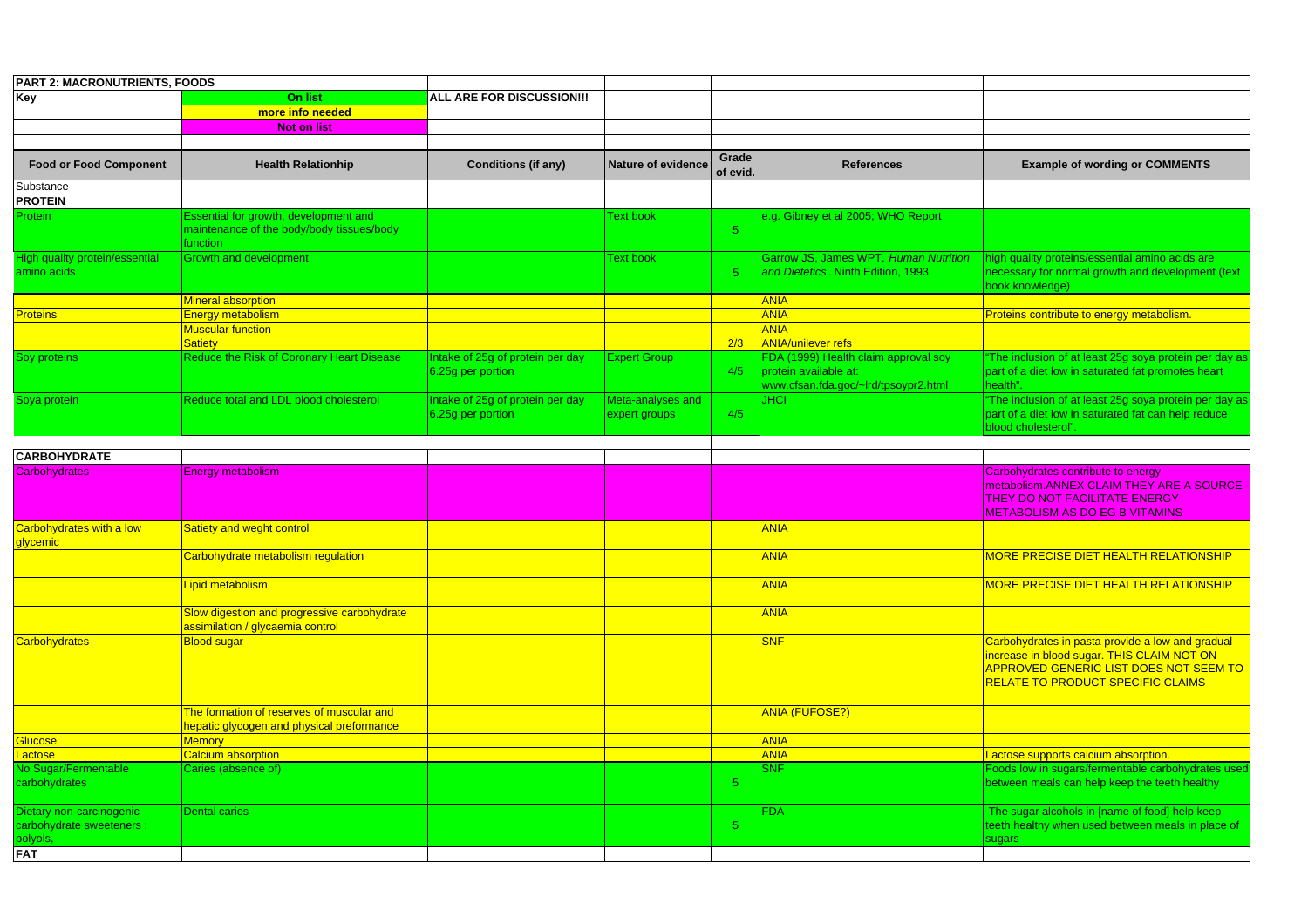| Lipids                       | <b>Energy metabolism</b>                                              |                                     |         |                | <b>ANIA</b>                                             | Lipids contribute to energy metabolism.ANNEX                                  |
|------------------------------|-----------------------------------------------------------------------|-------------------------------------|---------|----------------|---------------------------------------------------------|-------------------------------------------------------------------------------|
|                              |                                                                       |                                     |         |                |                                                         | <b>CLAIM THEY ARE A SOURCE - THEY DO NOT</b>                                  |
|                              |                                                                       |                                     |         |                |                                                         | <b>FACILITATE ENERGY METABOLISM AS DO EG B</b>                                |
|                              |                                                                       |                                     |         |                |                                                         | <b>VITAMINS</b>                                                               |
| <b>Essential fatty acids</b> | <b>Growth and development</b>                                         |                                     | extbook |                | Unilever: Human Nutrition and Dietetics,                | inoleic acid and alpha-linolenic acid are essential fo                        |
|                              |                                                                       |                                     |         | 5 <sup>5</sup> | 10th edition. JS Garrow, WPT James, A                   | normal growth and development (text book                                      |
|                              |                                                                       |                                     |         |                | Ralph                                                   | knowledge)                                                                    |
| <b>Essential fatty acids</b> | <b>Membrane fluidity</b>                                              |                                     |         |                | <b>ANIA</b>                                             |                                                                               |
|                              | Molecule precursors regulating cell functions                         |                                     |         |                | <b>ANIA</b>                                             |                                                                               |
|                              | prostaglandins, leucotrienes)                                         |                                     |         |                |                                                         |                                                                               |
|                              | Cognitive development and maturation of neuro-<br>sensorial functions |                                     |         |                | <b>ANIA</b>                                             | More specific regarding EPA / DHA for infants.                                |
| Omega 3 PUFA/fatty acids     | Brain development, cognitive development and                          |                                     |         |                | Mann J, Truswell AS, Essentials of Human                | omega-3 fatty acids (alpha-linolenic acid, EPA and                            |
|                              | cognitive function                                                    |                                     |         |                | Nutrition. 2 <sup>nd</sup> ed. Oxford University Press, | DHA) play a role in normal brain and mental                                   |
|                              |                                                                       |                                     |         | $5^{\circ}$    | 2002. Human Nutrition and Dietetics, 10th               | development (text book knowledge)                                             |
|                              |                                                                       |                                     |         |                | edition. JS Garrow, WPT James, A Ralph.                 |                                                                               |
|                              | Long chain Omega 3 fatty acids Reduced risk of Arteriosclerosis / CVD | Ratio of EPA:DHA must be same       |         |                | <b>SNF/FDA/JHCI</b>                                     | A nutritionally balanced diet rich in long chain omega                        |
|                              |                                                                       | as fish (JHCI). Additional regt for |         |                |                                                         | 3 fatty acids from fish and fish productshelsp keep                           |
|                              |                                                                       | <b>FDA</b>                          |         | 4/5            |                                                         | the arteries healthy/help promote a healthy heart.                            |
|                              |                                                                       |                                     |         |                |                                                         | Product YY is high in long cahin omega 3 fatty acids.                         |
| ???Omega 3                   | Normal immune system function                                         |                                     |         |                | <b>ANIA</b>                                             |                                                                               |
| Fish and fish oils           | Risk of Coronary Heart Disease                                        | Only in case of high risk.          |         |                | <b>DK</b>                                               | Promotes heart health COMBINE IWITH LONG                                      |
|                              |                                                                       |                                     |         |                |                                                         | CHAIN OMEGA 3 CLAIM?                                                          |
|                              | Cardio Vascular Diseases                                              | Only in case of high risk.          |         |                | <b>WHO</b>                                              | Promotes heart health COMBINE IWITH LONG                                      |
|                              |                                                                       |                                     |         |                |                                                         | CHAIN OMEGA 3 CLAIM?                                                          |
| Omega 6 fatty acids          | cholesterol                                                           |                                     |         | 5 <sup>5</sup> |                                                         | Omega 6 fatty acids have been shown to lower LDL-                             |
|                              |                                                                       |                                     |         |                |                                                         | cholesterol                                                                   |
| Omega 6 fatty acids          | <b>CVD</b>                                                            |                                     |         | 4/5            | SNF. [FDA quallifeid claims]                            | A nutritionally balanced diet high in Omega 6 fatty                           |
|                              |                                                                       |                                     |         |                | <b>NHO</b>                                              | acids promotes heart health.                                                  |
| Linoleic acid                | <b>CVD</b>                                                            | 14g per day                         |         | 4/5            | [FDA quallifeid claims]<br><b>NHO</b>                   | A nutritionally balanced diet high in linoleic acid<br>promotes heart health. |
| Alpha linoleic acid          | <b>Cholesterol</b>                                                    |                                     |         |                |                                                         | Alpha linoleic acid may help reduce LDL-cholesterol.                          |
|                              |                                                                       |                                     |         |                |                                                         | <b>NOT A CLAIM CAN MAKE FOR INDIVIDUAL</b>                                    |
|                              |                                                                       |                                     |         |                |                                                         | <b>FATTY ACIDS CONSUMED IN SMALL</b>                                          |
|                              |                                                                       |                                     |         |                |                                                         | <b>QUANTITIES</b>                                                             |
| Omega 3 and 6 fats           | maintenance of healthy heart and bloodvessels                         |                                     |         |                |                                                         | Products rich in Omega 3 and 6 fatty acids and low                            |
|                              |                                                                       |                                     |         |                |                                                         | in saturated and trans fat help to keep heart and                             |
|                              |                                                                       |                                     |         |                |                                                         | blood vessels healthy                                                         |
| Omega 3 and 6 fats           | cholesterol                                                           |                                     |         |                |                                                         | Products rich in Omega 3 and 6 fatty acids and low                            |
|                              |                                                                       |                                     |         |                |                                                         | in saturated and trans fat help to lower blood                                |
|                              |                                                                       |                                     |         |                |                                                         | cholesterol. OMEGA 3 FATTY ACIDS DO NOT                                       |
|                              |                                                                       |                                     |         |                |                                                         | <b>ALONE LOWER CHOLESTEROL IN FACT LONG</b>                                   |
|                              |                                                                       |                                     |         |                |                                                         | <b>CHAIN ONES INCREASE IT</b>                                                 |
| Mono-unsaturated fatty acids | Lipaemia regulation                                                   |                                     |         |                | <b>ANIA</b>                                             |                                                                               |
| <b>FIBRE and RELATED</b>     |                                                                       |                                     |         |                |                                                         |                                                                               |
| <b>COMPONENTS</b>            |                                                                       |                                     |         |                |                                                         |                                                                               |
| <b>Dietary fibre</b>         | <b>Bowel function</b>                                                 |                                     |         |                | SNF, NHPD, JHCI, NFA                                    | Dietary fibre helps to maintain normal bowel function                         |
|                              |                                                                       |                                     |         | $-5$           |                                                         | Helps promote regularity. Ensures a healthy<br>stomach/digestive system       |
|                              | Satiety                                                               |                                     |         |                | ??                                                      |                                                                               |
|                              | Weight control                                                        |                                     |         |                | ??                                                      |                                                                               |
| Fibre (soluble)              | Risk of coronary disease                                              |                                     |         | $\overline{4}$ | FDA                                                     | Soluble fibre helps promote heart health                                      |
|                              | <b>Blood cholesterol lowering</b>                                     |                                     |         | 4/5            | <b>SNF</b>                                              | Soluble fibre helps reduce blood cholesterol                                  |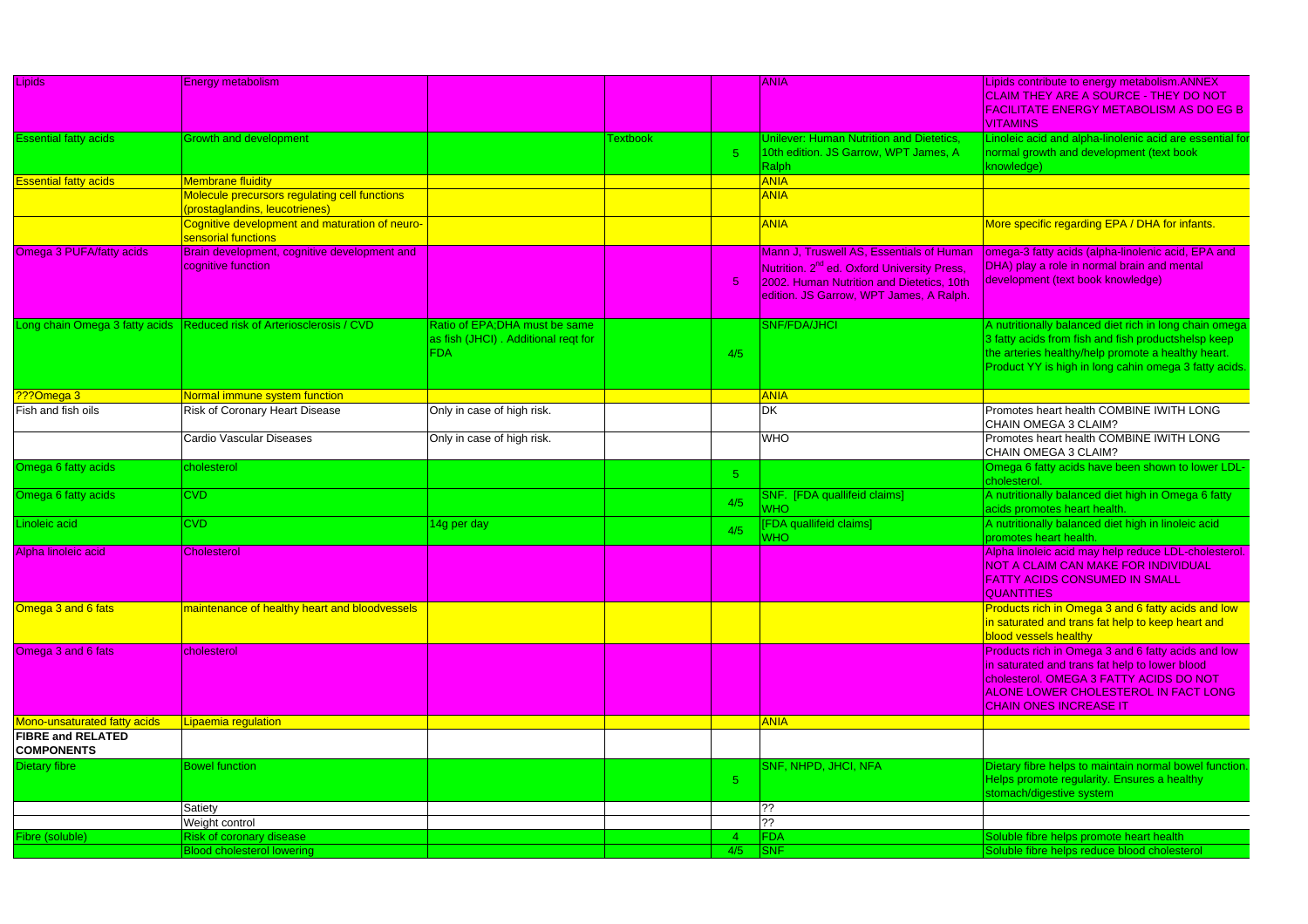| Oat fiber                    | <b>Blood cholesterol levels-Cardiovascular</b>      |                                |                   |            | <b>SNF</b>                                    | A nutritionally balanced diet high in soluble fibres                          |
|------------------------------|-----------------------------------------------------|--------------------------------|-------------------|------------|-----------------------------------------------|-------------------------------------------------------------------------------|
|                              | disease/atherosclerosis                             |                                |                   |            |                                               | from oats (beta-glucans) can contribute to lower                              |
|                              |                                                     |                                |                   |            |                                               | cholesterol levels in the blood and thereby to a                              |
|                              |                                                     |                                |                   | 4/5        |                                               | reduced risk of cardiovascular                                                |
|                              |                                                     |                                |                   |            |                                               | disease/atherosclerosis/hardening of the arteries.                            |
|                              |                                                     |                                |                   |            |                                               |                                                                               |
| Beta glucan                  | <b>Blood cholesterol lowering</b>                   |                                |                   |            | Finnish NFA (Fin Food Fed)                    |                                                                               |
| Inulin                       | Intestinal flora                                    |                                |                   |            | $\overline{\text{VC}}$                        | nulin support a healthy intestinal flora.                                     |
| <b>Fructoligosaccharides</b> | Intestinal flora: Increase of colon bifida bacteria |                                |                   |            | <b>CSHPF</b>                                  | See also inulin.                                                              |
|                              | count                                               |                                |                   |            | <b>France</b>                                 |                                                                               |
| xylo-oligosaccharides        | Intestinal flora - Xylo-oligosaccharides - Increase |                                |                   |            | <b>Unilever</b>                               | 'A diet rich in xylo-oligosaccharides contributes to a                        |
|                              | of colon bifidobacteriae count                      |                                |                   |            |                                               | regular bowel, Supports HEALTHY bowel function                                |
|                              |                                                     |                                |                   |            |                                               |                                                                               |
| <b>Nater</b>                 | <b>Body hydration</b>                               |                                |                   |            | <b>ANIA</b>                                   |                                                                               |
|                              | Physical performance                                |                                |                   |            | <b>ANIA</b>                                   |                                                                               |
|                              | Water is a basic requirement of all living things.  |                                | <b>Text books</b> |            | <b>Gordon M. WARDLAW and Anne SMITH</b>       | Water is an essential nutrient for life                                       |
|                              | Without water, biological processes necessary to    |                                |                   |            | Contemporary Nutrition (Sixth edition) Mc     | Water helps all body functions to work properly                               |
|                              | life would cease in a matter of days.               |                                |                   |            | <b>Graw-Hill International Edition (2006)</b> | Water facilitates other nutrients to                                          |
|                              | Water serves as the solvent for minerals,           |                                |                   |            |                                               | work properly                                                                 |
|                              | vitamins, amino acids, glucose, and many other      |                                |                   |            | Elie WITHNEY AND Sharon RADY                  | Water carries nutrients throughout the whole body.                            |
|                              | small molecules so that they can participate in     |                                |                   |            | <b>ROLFES Understanding Nutrition (Tenth)</b> | Water helps remove waste products from the body.                              |
|                              | metabolic activities.                               |                                |                   |            | edition) Thomson Wadworth (2005)              | Water is actively involved in the body functioning                            |
|                              | Water transports nutrients to cells, wastes from    |                                |                   | $\sqrt{5}$ |                                               |                                                                               |
|                              | cells, and substances, such as enzymes, blood       |                                |                   |            |                                               |                                                                               |
|                              | platelets, and blood cells                          |                                |                   |            |                                               |                                                                               |
|                              | Water maintains the structure of large molecules    |                                |                   |            |                                               |                                                                               |
|                              | such as proteins and glycogen.                      |                                |                   |            |                                               |                                                                               |
|                              | Water has a direct metabolic role represented by    |                                |                   |            |                                               |                                                                               |
|                              | hydrolysis                                          |                                |                   |            |                                               |                                                                               |
|                              |                                                     |                                |                   |            |                                               |                                                                               |
|                              | Water aids in the regulation of normal body         |                                |                   |            | <b>Elie WITHNEY AND Sharon RADY</b>           | Water acts as the body cooling system                                         |
|                              | temperature                                         |                                |                   |            | <b>ROLFES Understanding Nutrition (Tenth</b>  | Water is necessary to remove excess heat from the                             |
|                              |                                                     |                                |                   |            | edition) Thomson Wadworth (2005)              | body                                                                          |
|                              |                                                     |                                |                   |            |                                               |                                                                               |
| FOODS                        |                                                     |                                |                   |            |                                               |                                                                               |
| Oat                          | <b>Blood cholesterol</b>                            |                                |                   |            | <b>JHCI</b>                                   | The inclusion of oats as part of a diet low in                                |
|                              |                                                     |                                |                   |            |                                               | saturated fat and a healthy lifestyle can help reduce                         |
|                              |                                                     |                                |                   |            |                                               | blood cholesterol."                                                           |
| <b>Nuts</b>                  | Heart disease                                       | Excludes brazil, macadamia and |                   |            | <b>FDA</b>                                    | 'Scientific evidence suggests but does not prove that                         |
|                              |                                                     | cashew nuts and some pine nuts |                   |            |                                               | eating 1.5 ounces per day of most nuts as part of a                           |
|                              |                                                     |                                |                   |            |                                               | diet low in saturated fat and cholesterol may reduce                          |
|                              |                                                     |                                |                   |            |                                               | the risk of heart disease. "                                                  |
|                              |                                                     |                                |                   |            |                                               |                                                                               |
| <b>Walnuts</b>               | <b>Heart disease</b>                                |                                |                   |            | <b>FDA</b>                                    | 'Supportive but not conclusive research shows that                            |
|                              |                                                     |                                |                   |            |                                               | eating 1.5 ounces per day of walnuts, as part of a                            |
|                              |                                                     |                                |                   |            |                                               | low saturated fat and low cholesterol diet and not                            |
|                              |                                                     |                                |                   |            |                                               | resulting in increased caloric intake, may reduce the                         |
|                              |                                                     |                                |                   |            |                                               | risk of coronary heart disease. See nutrition                                 |
|                              |                                                     |                                |                   |            |                                               | nformation for fat [and calorie] content."                                    |
|                              |                                                     |                                |                   |            |                                               |                                                                               |
|                              |                                                     |                                |                   |            |                                               |                                                                               |
| <b>OTHER FOOD AND</b>        |                                                     |                                |                   |            |                                               |                                                                               |
| <b>COMPONENTS</b>            |                                                     |                                |                   |            |                                               |                                                                               |
|                              |                                                     |                                |                   |            | <b>ANIA</b>                                   |                                                                               |
| Caffeine<br>Carotenoids      | Maintenance of awareness / alertness                |                                |                   |            | <b>ANIA</b>                                   | Caffeine supports alertness.<br>Carotenoids must be specified, lycopenes etc. |
|                              | <b>Antioxidant action</b>                           |                                |                   |            |                                               |                                                                               |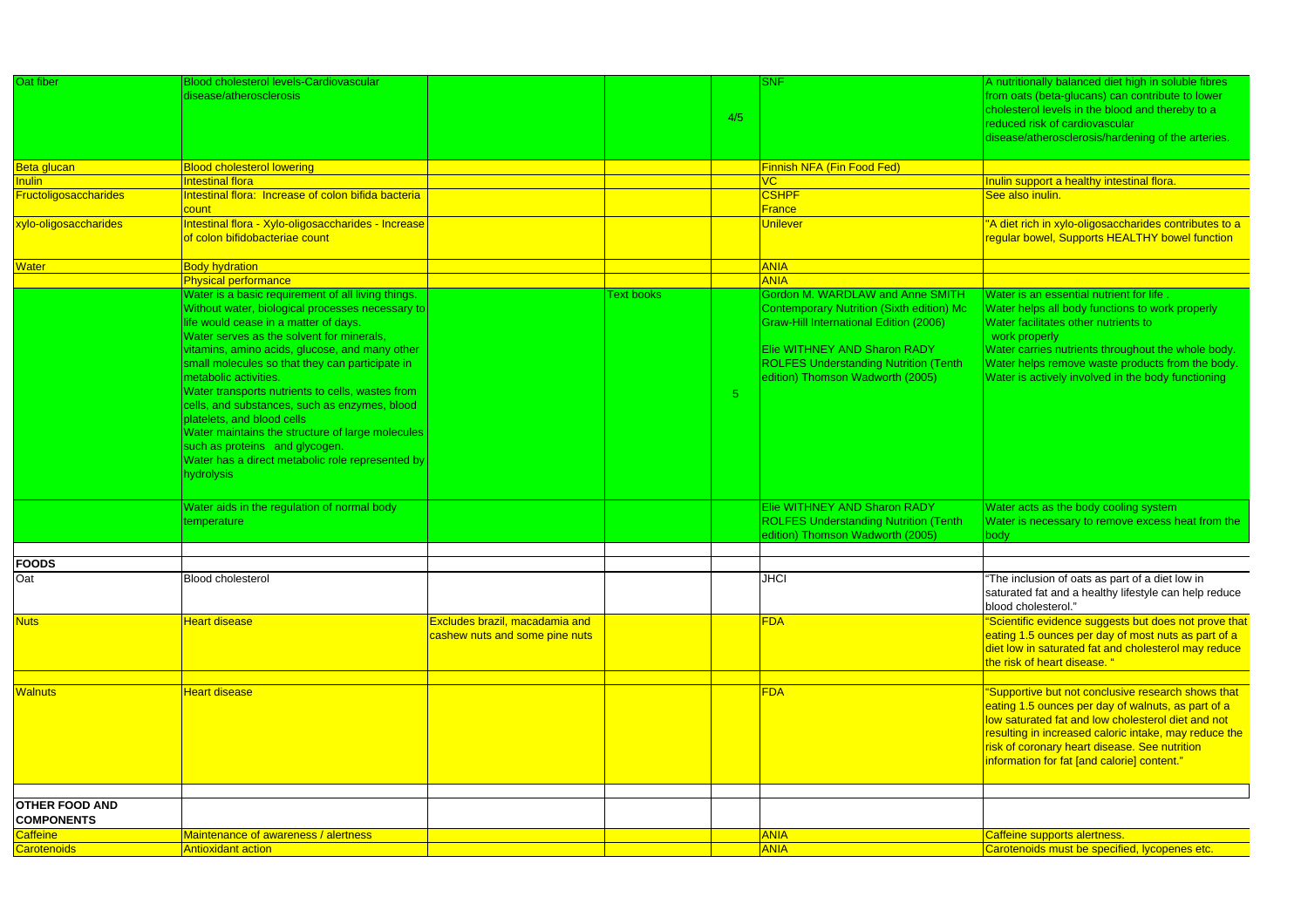|                                                                   | <b>Protection against UV light</b>                               |                              | <b>ANIA</b>                              | <mark>See above.</mark>                                |
|-------------------------------------------------------------------|------------------------------------------------------------------|------------------------------|------------------------------------------|--------------------------------------------------------|
|                                                                   | Protection of the retina and crystalline lens                    |                              | <b>ANIA</b>                              | See above                                              |
| <b>Dairy</b>                                                      | bioavailable calcium and bone strength                           |                              |                                          | calcium helps maintain bone strength                   |
| Ferments of fermented milk,<br>yogurts                            | actose and calcium absorption                                    |                              | <b>ANIA</b>                              | See lactose.                                           |
| <b>Immunoglobulins</b>                                            | Normal immune system function                                    |                              | <b>ANIA</b>                              |                                                        |
| Lactic acid bacteria                                              | Good function of the gastro-intestinal system                    | Depends on strain.           | <b>VC</b>                                |                                                        |
|                                                                   |                                                                  | Lactobacillus GG and Reuteri | <b>NFA</b>                               |                                                        |
| Lactoferrin                                                       | Normal immune system function                                    |                              | <b>ANIA</b>                              | Only for infants                                       |
|                                                                   |                                                                  |                              |                                          |                                                        |
|                                                                   |                                                                  |                              |                                          |                                                        |
|                                                                   |                                                                  |                              |                                          |                                                        |
|                                                                   |                                                                  |                              |                                          |                                                        |
|                                                                   |                                                                  |                              |                                          |                                                        |
|                                                                   |                                                                  |                              |                                          |                                                        |
|                                                                   |                                                                  |                              |                                          |                                                        |
|                                                                   |                                                                  |                              |                                          |                                                        |
| L-Lysine                                                          | <b>Calcium absorption</b>                                        |                              | <b>NHPD</b>                              |                                                        |
|                                                                   | Healing time                                                     |                              | <b>NHPD</b>                              |                                                        |
| <b>Melatonin</b>                                                  | <b>Sleep quality</b>                                             |                              | <b>NHPD</b>                              |                                                        |
| <b>Peptides</b>                                                   | blood pressure                                                   |                              |                                          |                                                        |
| Phosphatidylserine                                                | Cognitive dysfunction and dementia                               |                              | FDA                                      |                                                        |
| Phospholipids                                                     | Cell mechanisms                                                  |                              | <b>ANIA</b>                              |                                                        |
| Polyols                                                           | Used to replace of cariogenic carbohydrates,                     |                              | SNF, FDS                                 | Used as alternative to sugars, can promote dental      |
|                                                                   | reduces risk of dental caries                                    |                              |                                          | health                                                 |
| Polyphenols                                                       | Antioxidant action                                               |                              | <b>ANIA</b>                              |                                                        |
| Prebiotics (e.g.                                                  | ntestinal microflora                                             |                              | <b>FOSHU</b>                             | Food that improve gastrointestinal conditions.         |
| Oligosaccharides, Raffinose,                                      |                                                                  |                              |                                          |                                                        |
| Lactulose, Arabinose)                                             |                                                                  |                              |                                          |                                                        |
| probiotics                                                        | Intestinal microflora                                            |                              |                                          |                                                        |
|                                                                   |                                                                  |                              | <b>ANIA</b>                              | Promotes healthy gut bacteria                          |
| <b>Sphingolipids</b>                                              | Good function of the gastro-intestinal system                    |                              |                                          |                                                        |
|                                                                   | Normal immune system function                                    |                              | <b>ANIA</b>                              |                                                        |
| Sterols / stanol esters                                           | <b>Risk of Coronary Heart Disease</b>                            |                              | FSB, FDA,                                | <b>Promotes heart health</b>                           |
|                                                                   | <b>Blood lowering cholesterol</b>                                |                              | EU/SNF (product specific) VC (2x product | Novel Food EU.                                         |
|                                                                   |                                                                  |                              | specific), Katan et al 2003              |                                                        |
| <b>Xylitol</b>                                                    | Reduces risk of dental caries; direct impact on<br>oral bacteria |                              | <b>NFA</b>                               | Xylitol is good for teeth.                             |
| Prebiotics: Oligosaccharides,                                     | Gastrointestinal conditions                                      |                              | <b>FOSHU</b>                             | Food that improve gastrointestinal conditions          |
| Raffinose, Lactulose, Arabinose                                   |                                                                  |                              |                                          |                                                        |
| Probiotics: Lactobacillus,                                        |                                                                  |                              |                                          |                                                        |
| <b>Bifidobacterium Dietary Fibres</b>                             |                                                                  |                              |                                          |                                                        |
|                                                                   |                                                                  |                              |                                          |                                                        |
| Soya protein and peptide:                                         | <b>Cholesterol</b>                                               |                              | <b>FOSHU</b>                             | Foods for those with high serum cholesterol.           |
| Alginate, Chitosan, Sitosterol                                    |                                                                  |                              |                                          |                                                        |
| ester                                                             |                                                                  |                              |                                          |                                                        |
| <b>Peptides</b>                                                   | <b>Blood pressure</b>                                            |                              | FOSHU                                    | Foods for those with high blood pressure: "This        |
|                                                                   |                                                                  |                              |                                          | drink contains an infusion of tochu leaves. This food  |
|                                                                   |                                                                  |                              |                                          | is usitable for high blood pressure. This product does |
|                                                                   |                                                                  |                              |                                          | not prevent or cure hypertension".                     |
|                                                                   |                                                                  |                              |                                          |                                                        |
| Diacylglycerol and sitosterol                                     | Serum triacyglycerol                                             |                              | FOSHU                                    | Foods for those with high serum triacyglycerol         |
| Cesein, Calcium citrate<br><b>Isoflavone</b>                      | Mineral absorption and transport                                 |                              | FOSHU                                    | Foods related to mineral absorption and transport      |
| Manitol, Polyphenols, Paltinose, Non-cariogenic<br><b>Xylitol</b> |                                                                  |                              | <b>FOSHU</b>                             | Non-cariogenic foods                                   |
| Wheat albumin, Globin digest,                                     | <b>Blood sugar level</b>                                         |                              | <b>FOSHU</b>                             | Foods for those who begin to feel concerned about      |
| <b>Polyphenols</b>                                                |                                                                  |                              |                                          | their blood sugar level                                |
|                                                                   |                                                                  |                              |                                          |                                                        |